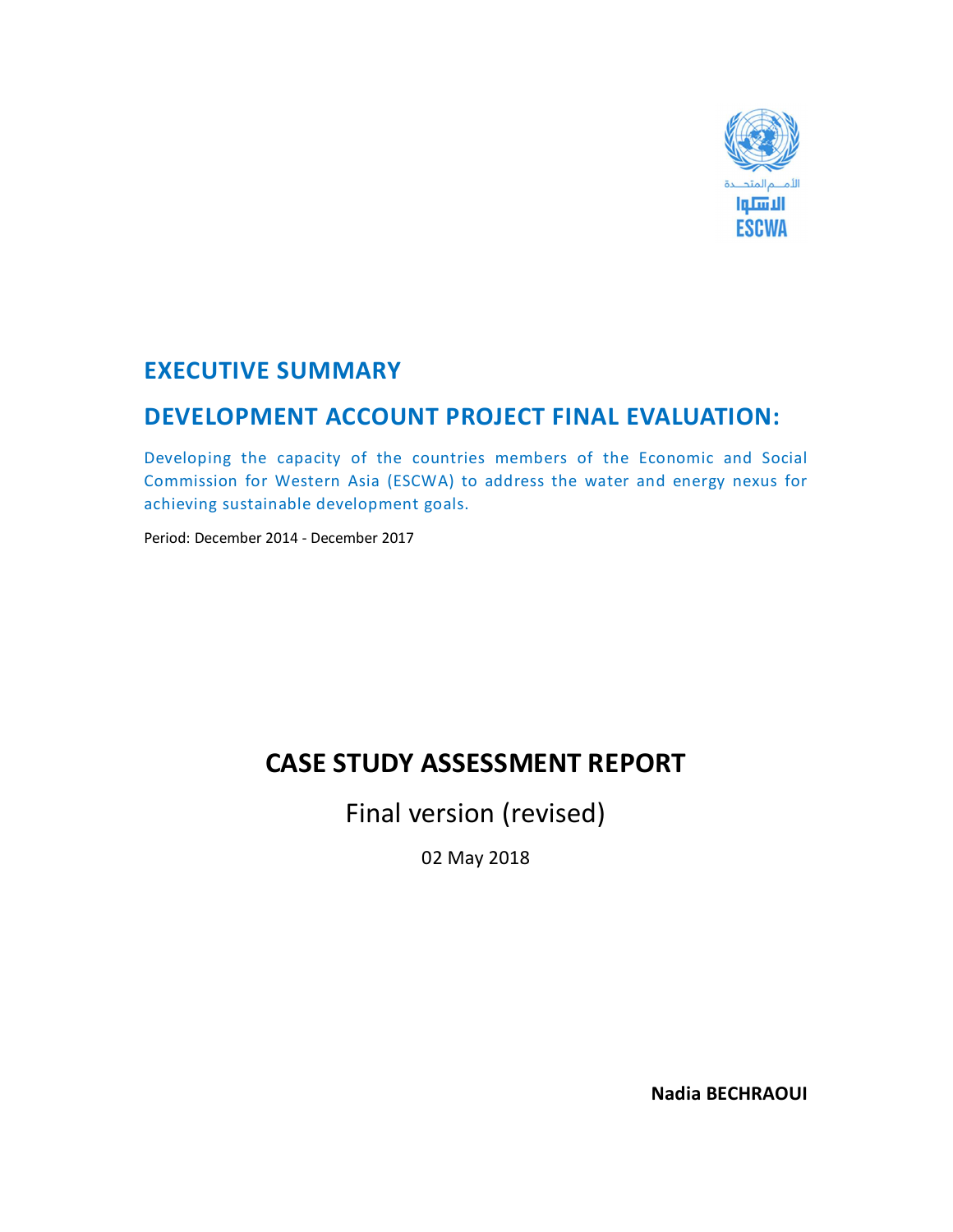### ACKNOWLEDGMENTS

The Evaluator would like to thank the ESCWA team for the support and advice which she received throughout the evaluation process of this project. She would also like to thank each and every individual who kindly made themselves available for interviews in the course of this evaluation procedure for the valuable information and insights which they have all openly provided, and which have significantly contributed to inform this report.

The views put forward in this report are those of the Evaluator. These views are based on the analysis of the information which was available to her and, as the product of her own conclusion, they do not necessarily represent the views of the project team, or of the ESCWA, or of any individual who has taken part in the interviewing process.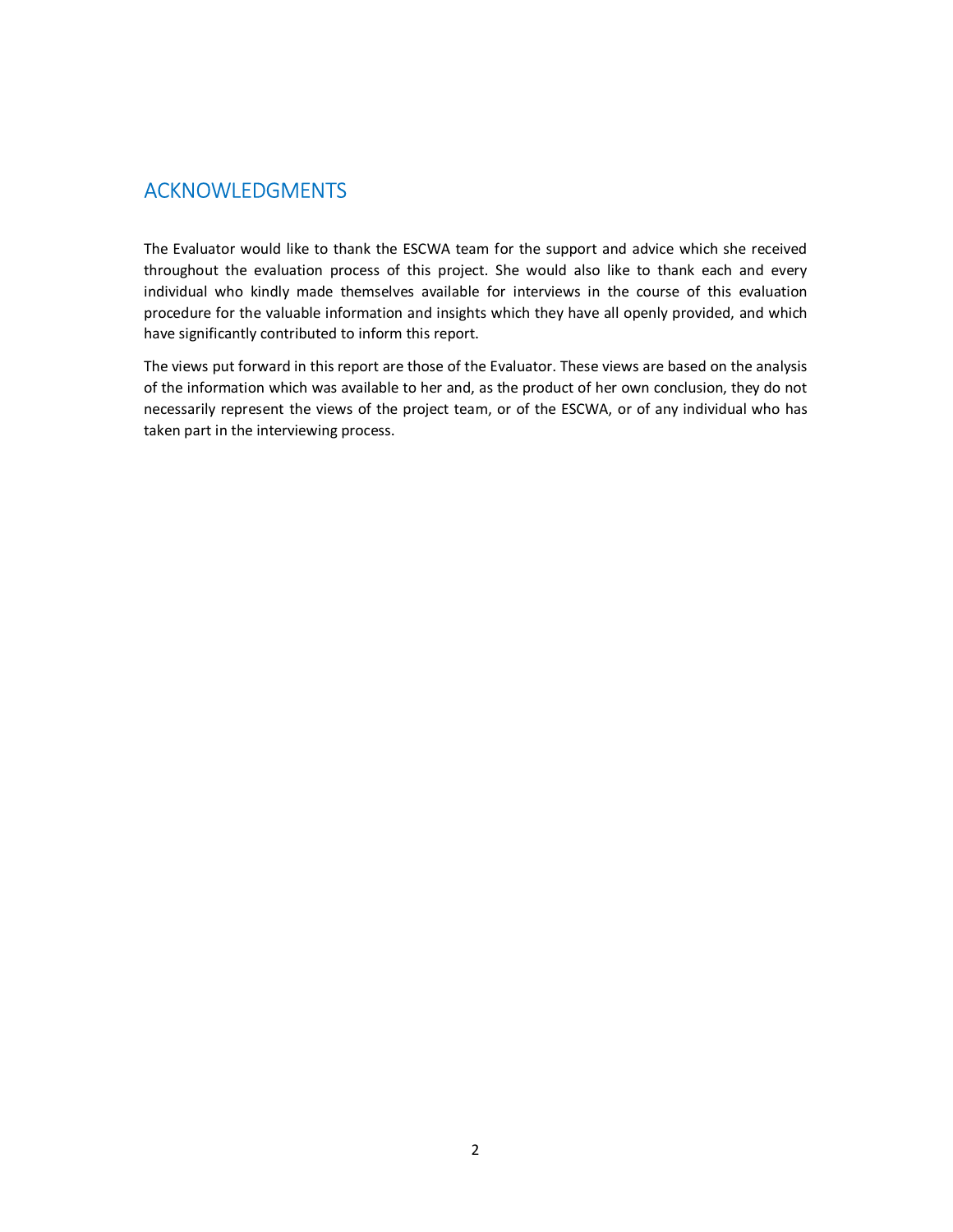### EXECUTIVE SUMMARY

This is the final report of the assessment of the DA project on "Developing the capacity of the countries members of the Economic and Social Commission for Western Asia (ESCWA) to address the water and energy nexus for achieving sustainable development goals", designed and implemented by ESCWA

This evaluation, commissioned by ESCWA to an international independent evaluator, covers the entire lifetime of the project, from December 2014 to December 2017, and focuses on knowledge production, the engagement of stakeholders and partnerships and strategy (visioning and planning for policy influence).

The evaluation mainly assessed ESCWA's performance across the three DAC criteria of relevance, effectiveness and sustainability, based on a set of specific questions defined in the TORs intended to guide the evaluation exercise.

The findings are based on an in-depth review of all the literature relating to the project, key informant interviews (about 28 respondents of whom, 12 are female) over the telephone/skype and face-to-face meetings in the three countries visited (Jordan, Lebanon and Tunisia), and during the participation of the Evaluator to the final regional policy workshop on the water-energy nexus that took place in Beirut on 11-12 December 2017. Methods of analysis included a reconstructed theory of change to underline the project strategy to create behavioral change, ESCWA's contribution analysis to the project's objective and the use of evaluation questions. The draft report was submitted to the StEPS for its review and feedback/comments received have been incorporated in this final version.

#### Conclusions

The project is found to be highly relevant to the needs of the ESCWA region, at both the regional and the national levels. It fits in with the 2030 Agenda for sustainable development and with the ESCWA mandate to promote the integrated management of natural resources for sustainable development in its member countries. It also builds upon work which the ESCWA had done at an earlier date in relation to the water-energy nexus.

The project's effectiveness is found to be satisfactory because, by the time of its completion, all of its expected outputs were achieved: in other terms, it made available to the ESCWA member countries a series of high quality knowledge products and it brought together a large number of the region's stakeholders on the water and energy nexus issue and engaged them on a course of debate, learning and exchange of views. Most participants (government representatives and experts) who were interviewed during the evaluation judged that the project had acted as "a catalyst" which turned the water and energy nexus concept into a center of attention for policy makers, executives and practitioners of both the water and the energy sectors in many of the ESCWA member countries, and that it had contributed to help them build on their knowledge and technical capacities. From a more operational viewpoint, the feasibility studies of the three pilot initiatives were completed and shared by the participants during the final workshop. The implementation dimension, although not part of the project design, is still to come.

The impact of the project is difficult to assess due to the following reasons: it was recently completed, it was limited in time, and its modest budget did not cover an implementation phase. The muchneeded building of individual capacities proved not to be sufficient to generate significant changes at either the regional or the national levels. The pilot initiatives were a good means of translating theoretical concepts into practical concepts. However, the first signs of change identified in at least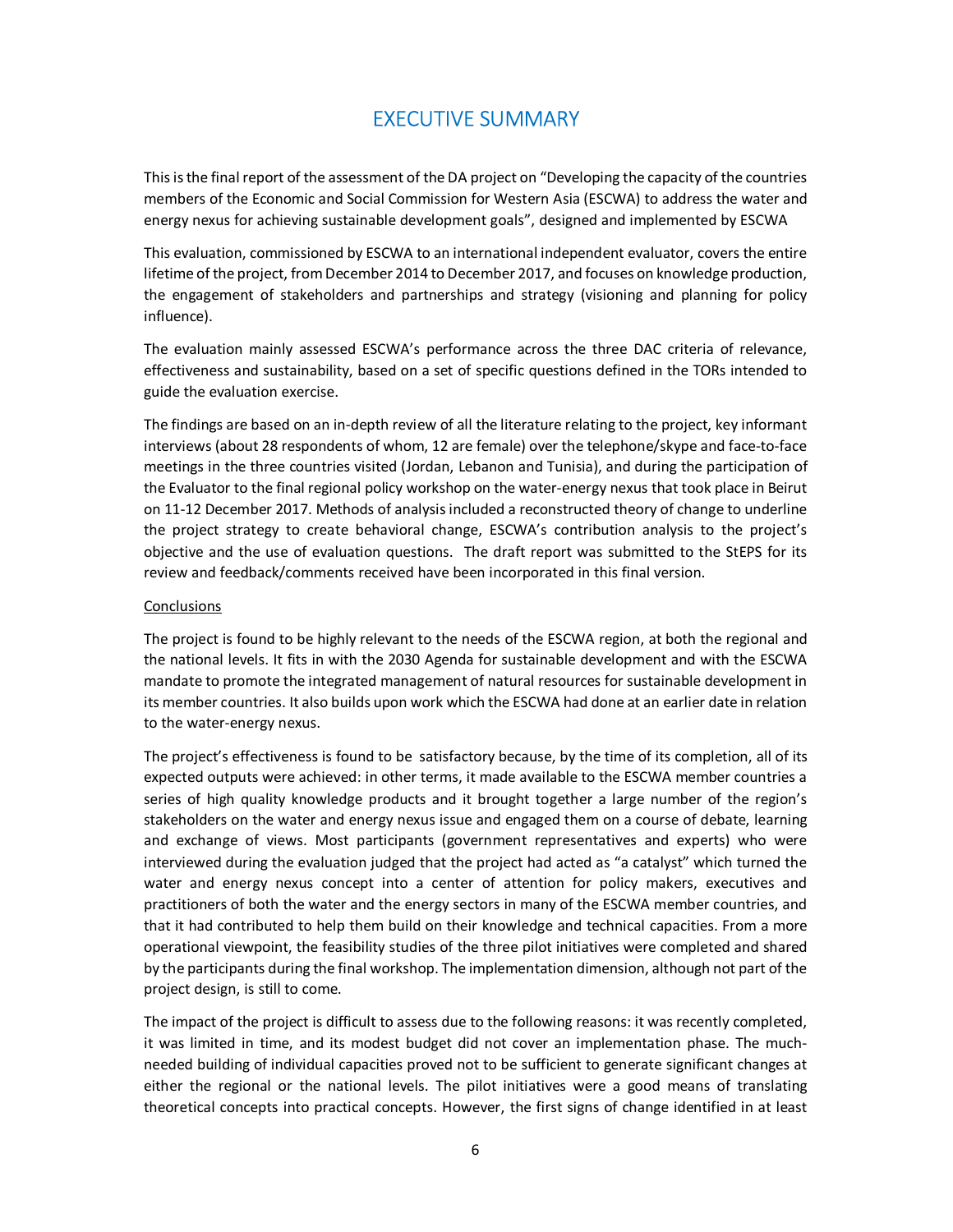four ESCWA member countries are likely to turn into impact if the project benefits are rapidly consolidated.

The project's design was found to tend towards gender and human-rights blindness. However, in the knowledge products reviewed, a number of references to these considerations were included. Female participation to the project's activities was very low. Despite ESCWA's active efforts to ensure parity, the ratio of women never went beyond 28%. Overall, integration of gender and human rights considerations remains weak in the project and is therefore rated "Moderately Satisfactory" (MS).

In respect of whether the project's legacy is sustainable, it is found to be satisfactory in most MCs from an institutional point of view. This achievement was due first of all to the good ownership of the nexus concept by the policymakers and to their willingness to pursue their efforts in this field. It was also due to the availability at the national level of technical capacities and of knowledge products and tools. The project's strong point lay in the way in which, in every member country, the topic of the water and energy nexus figures successfully at the top of the agenda of the decision-makers concerned; in the way in which it provided the decision makers with the tools which they will keep on needing in order to be able to push on with the nexus concept; in the way in which it contributed to the development of skills at the national level; and, finally, in the way in which it successfully established synergies with similar initiatives in the region. The dissemination of the concept on a large scale, however, was found, in the case of some member countries, to be hampered by financial constraints and/or various degrees of socio-political uncertainty. Therefore, the overall sustainability is found to be moderately likely.

A highly satisfactory ownership of the project by member countries combined with an excellent collaboration and synergy with similar regional initiatives have positively influenced the project's performance which could have been even better with a proper monitoring system and well-defined outcomes and indicators.

#### Key recommendations

- 1. Given the promising results achieved by the project, the project team should explore alternative options for a **follow-up project** to keep the momentum created and to:
	- $\circ$  support the stakeholders in securing adequate funding to ensure the implementation of their pilot project, and
	- $\circ$  assist member countries decision makers to scale-up or replicate similar initiatives and to enact proper regulatory and legislative frameworks in respect of the water and energy nexus concept.
- 2. In addition to the logframe, the project team should use the **theory of change** approach in the design of all future projects, in order to define, on a more realistic scale, what the expected accomplishments of future projects should be. As part of this, the project team should develop **SMART indicators** aimed at measuring progress in implementing the water-energy nexus concept (this refers to both outcome and performance indicators).
- 3. The project team should conduct **results-based monitoring** on a more regular basis, involving national counterparts on the ground who could follow directly up on the results. This would enable the project team to improve its performance and to be better informed about the actual impact of the project.